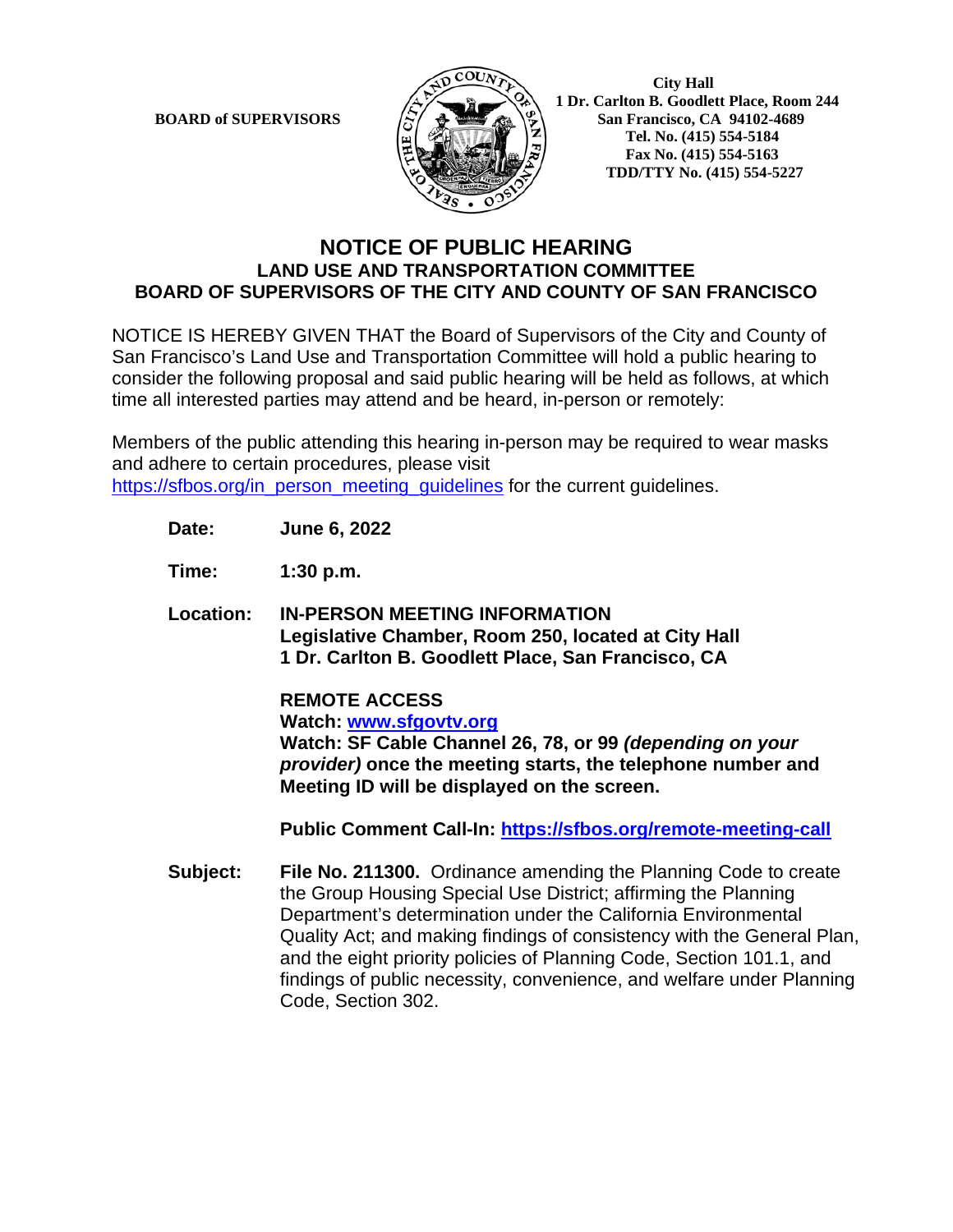In accordance with Administrative Code, Section 67.7-1, persons who are unable to attend the hearing on this matter may submit written comments prior to the time the hearing begins. These comments will be made as part of the official public record in this matter and shall be brought to the attention of the Board of Supervisors. Written comments should be addressed to Angela Calvillo, Clerk of the Board, City Hall, 1 Dr. Carlton B. Goodlett Place, Room 244, San Francisco, CA, 94102 or sent via email [\(board.of.supervisors@sfgov.org\)](mailto:board.of.supervisors@sfgov.org). Information relating to this matter is available with the Office of the Clerk of the Board or the Board of Supervisors' Legislative Research Center [\(https://sfbos.org/legislative-research](https://sfbos.org/legislative-research-center-lrc)[center-lrc\)](https://sfbos.org/legislative-research-center-lrc). Agenda information relating to this matter will be available for public review on Friday, June 3, 2022.

For any questions about this hearing, please contact the Assistant Clerk for the Land Use and Transportation Committee:

Erica Major (*Erica.Major@sfgov.org* ~  $(415)$  554-4441)

*Please Note: The Department is open for business, but employees are working from home. Please allow 48 hours for us to return your call or email.* 

MisaSomera

Angela Calvillo Clerk of the Board of Supervisors City and County of San Francisco

em:ams